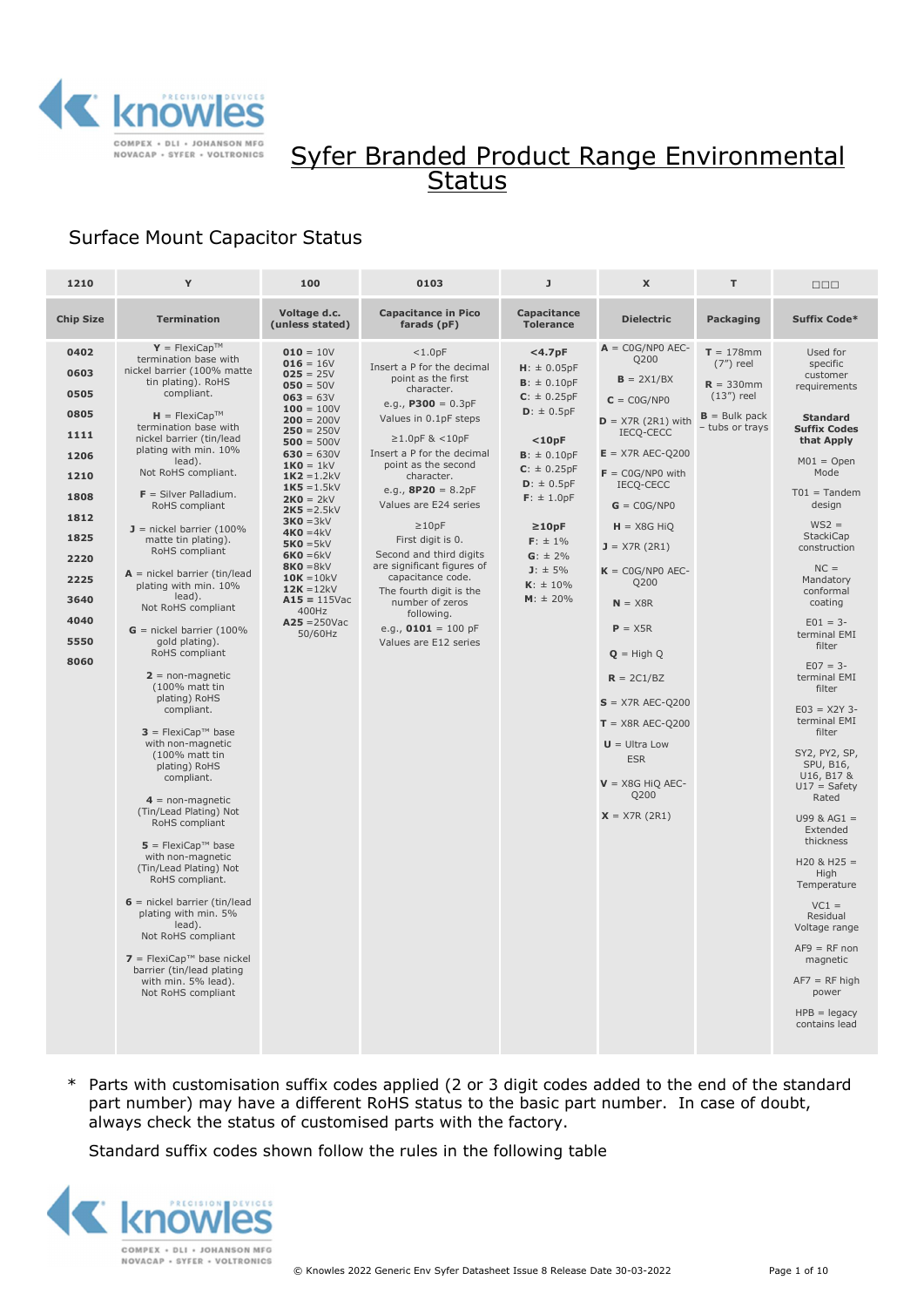| Termination<br><b>Type</b> | <b>Dielectric</b>                                  | <b>RoHS</b><br>Compliant?<br>2011/65/EU<br>(2015/863/EU) | <b>RoHS</b><br>Exemption? | <b>REACH SVHC</b><br>(Candidate List)<br>REACH 223<br>17/01/22 | <b>REACH Annex</b><br>XIV<br>(Authorisation<br>List) | <b>REACH Annex</b><br>XVII<br>(Restricted<br>List)  | Prop 65             |
|----------------------------|----------------------------------------------------|----------------------------------------------------------|---------------------------|----------------------------------------------------------------|------------------------------------------------------|-----------------------------------------------------|---------------------|
| Y, J & G                   | A, C, D, E, F,<br>G, H, J, K, P,<br>Q, S, U, V & X | Yes<br>(Since 1st October<br>2012)                       | None applied              | None present                                                   | None present                                         | Nickel, as an<br>undercoat to the<br>plating finish | No risk of exposure |
| F, Q, 2 & 3                | A, C, D, E, F,<br>G, H, J, K, P,<br>Q, S, U, V & X | Yes<br>(Since 1st October<br>2012)                       | None applied              | None present                                                   | None present                                         | None present                                        | No risk of exposure |
| Y, J & G                   | <b>B, R, N &amp; T</b>                             | Yes<br>(Since 1 <sup>st</sup> February<br>2017)          | None applied              | None present                                                   | None present                                         | Nickel, as an<br>undercoat to the<br>plating finish | No risk of exposure |
| F, Q, 2 & 3                | <b>B, R, N &amp; T</b>                             | Yes<br>(Since 1 <sup>st</sup> February<br>2017)          | None applied              | None present                                                   | None present                                         | None present                                        | No risk of exposure |

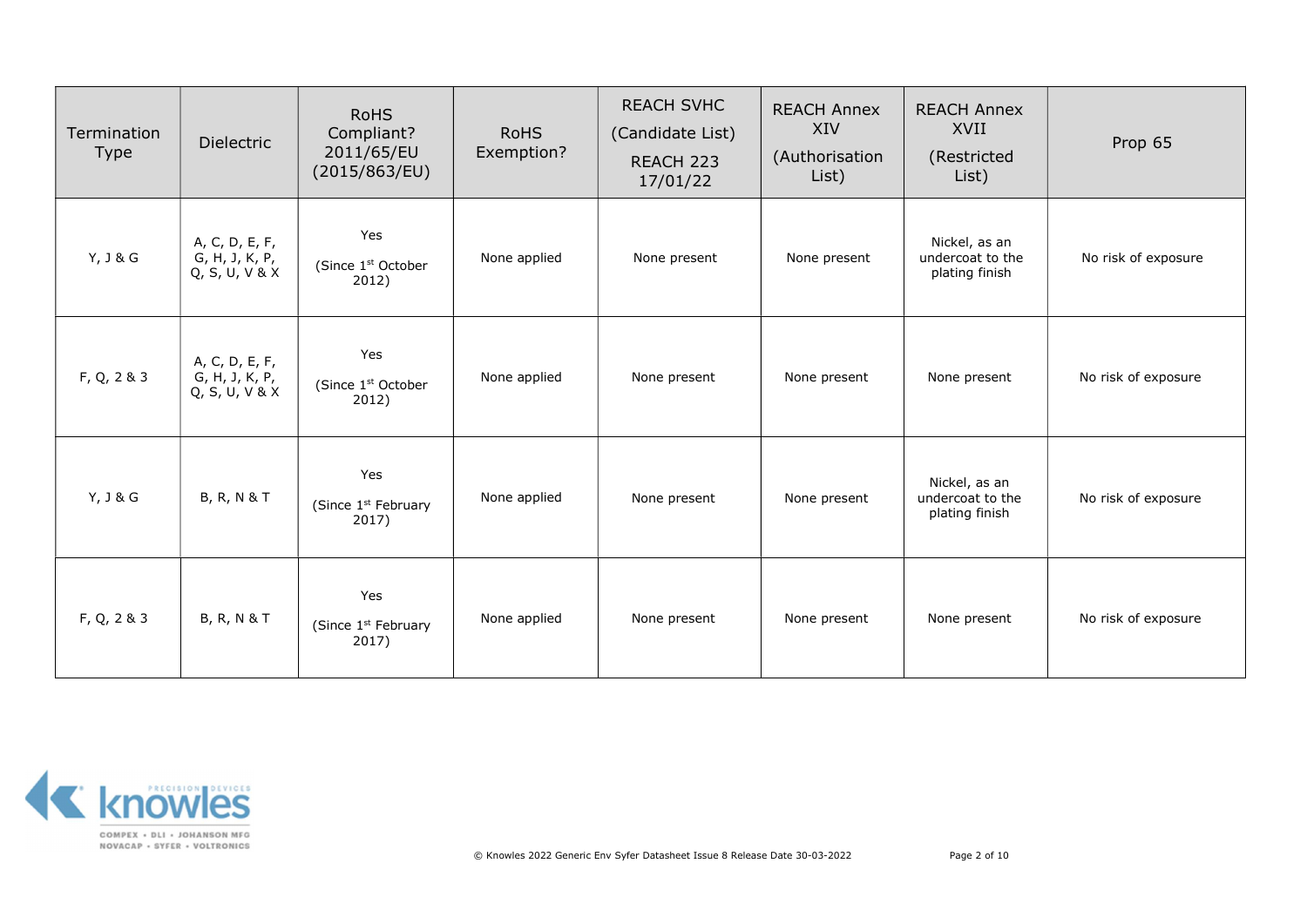| Termination<br><b>Type</b>                   | Dielectric                                                        | <b>RoHS</b><br>Compliant?<br>2011/65/EU<br>(2015/863/EU)                                                                                              | <b>RoHS</b><br>Exemption?                               | <b>REACH SVHC</b><br>(Candidate List)<br>REACH 223<br>17/01/22 | <b>REACH Annex</b><br>XIV<br>(Authorisatio<br>n List) | <b>REACH Annex</b><br>XVII<br>(Restricted<br>List)                                                    | Prop 65                                                                                                       |
|----------------------------------------------|-------------------------------------------------------------------|-------------------------------------------------------------------------------------------------------------------------------------------------------|---------------------------------------------------------|----------------------------------------------------------------|-------------------------------------------------------|-------------------------------------------------------------------------------------------------------|---------------------------------------------------------------------------------------------------------------|
| J, Y                                         | <b>B, R, N &amp; T</b><br>When suffix<br>code HPB is<br>applied   | Voltage Dependent<br>Voltage ≥250Vdc,<br>compliant thru<br>exemption<br>Voltage <250Vdc,<br>not compliant<br>(Since 1 <sup>st</sup> February<br>2017) | Voltage ≥250Vdc,<br>compliant -<br>exemption $7(C)$ -II | Lead Titanium Oxide<br>(PbTiO3, CAS<br>number 12060-00-<br>3)  | None present                                          | Nickel, as an<br>undercoat to the<br>plating finish<br>Lead $-$ as per<br>SVHC/<br>Authorisation List | No risk of exposure                                                                                           |
| F, Q                                         | <b>B, R, N &amp; T</b><br>When suffix<br>code HPB is<br>applied   | Voltage Dependent<br>Voltage ≥250Vdc,<br>compliant thru<br>exemption<br>Voltage <250Vdc,<br>not compliant<br>(Since 1 <sup>st</sup> February<br>2017) | Voltage ≥250Vdc,<br>compliant -<br>exemption 7(C)-II    | Lead Titanium Oxide<br>(PbTiO3, CAS<br>number 12060-00-<br>3)  | None present                                          | Lead $-$ as per<br>SVHC/<br>Authorisation List                                                        | No risk of exposure                                                                                           |
| H, A, 6 & 7<br>(SnPb plated<br>terminations) | A, B, C, D, E,<br>F, G, H, J, K,<br>N, P, Q, R, S,<br>T, U, V & X | No                                                                                                                                                    | N/A                                                     | Lead (Pb) CAS<br>number 7439-92-1                              | None present                                          | Nickel, as an<br>undercoat to the<br>plating finish<br>Lead $-$ as per<br>SVHC/<br>Authorisation List | Terminations have exposed<br>lead (CAS 7439-92-1) that<br>could represent a risk of<br>exposure through touch |

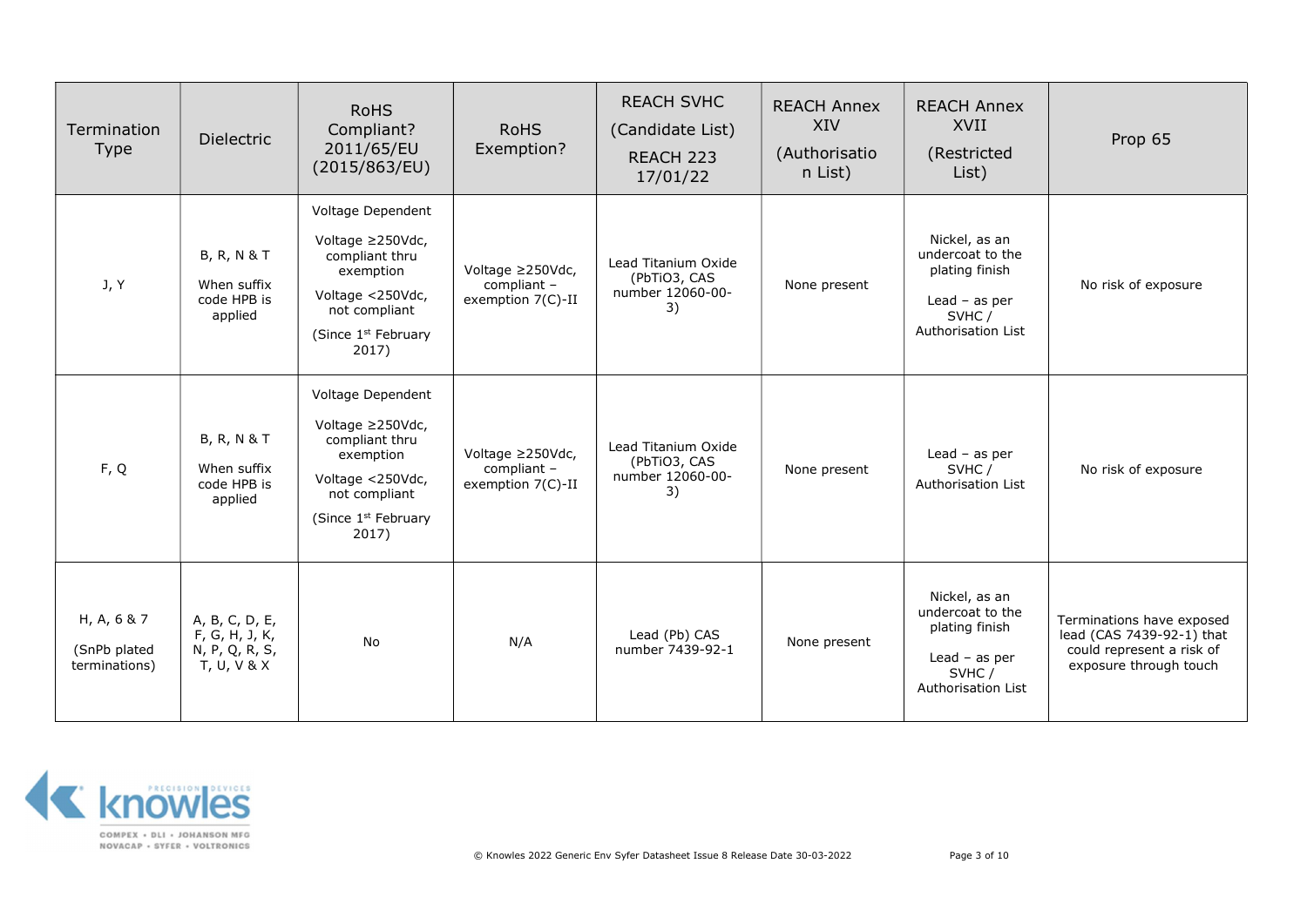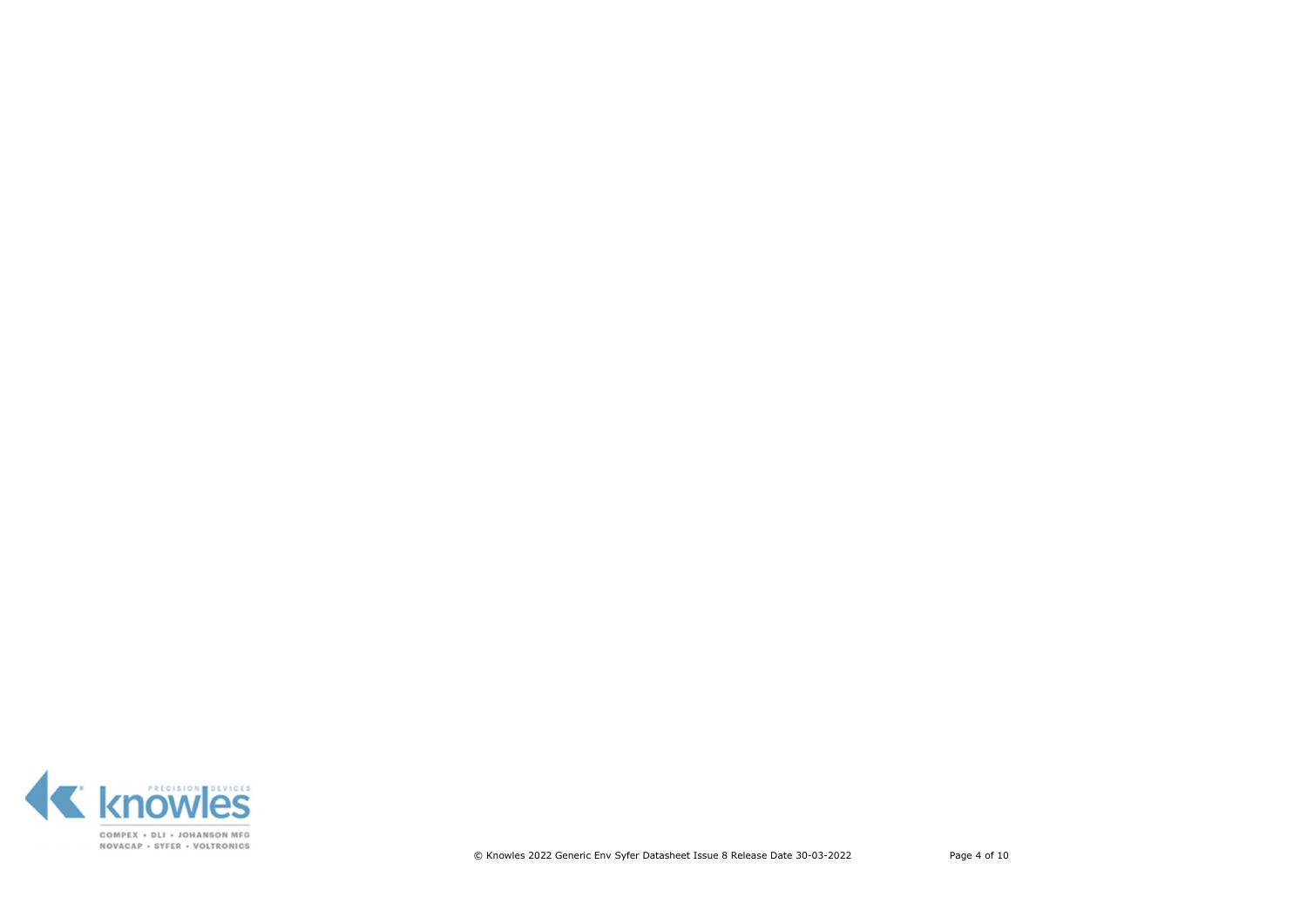| Termination<br><b>Type</b>                   | <b>Dielectric</b>                                               | <b>RoHS</b><br>Compliant?<br>2011/65/EU<br>(2015/863/EU) | <b>RoHS</b><br>Exemption? | <b>REACH SVHC</b><br>(Candidate List)<br>REACH 223<br>17/01/22                                        | <b>REACH Annex</b><br>XIV<br>(Authorisatio<br>n List) | <b>REACH Annex</b><br>XVII<br>(Restricted<br>List)                                                    | Prop 65                                                                                                           |
|----------------------------------------------|-----------------------------------------------------------------|----------------------------------------------------------|---------------------------|-------------------------------------------------------------------------------------------------------|-------------------------------------------------------|-------------------------------------------------------------------------------------------------------|-------------------------------------------------------------------------------------------------------------------|
| 4 & 5<br>(SnPb plated<br>terminations)       | C, Q, 8X                                                        | <b>No</b>                                                | N/A                       | Lead (Pb) CAS<br>number 7439-92-1                                                                     | None present                                          | Lead $-$ as per<br>SVHC/<br>Authorisation List                                                        | Terminations have<br>exposed lead (CAS 7439-<br>92-1) that could represent<br>a risk of exposure through<br>touch |
| H, A, 6 & 7<br>(SnPb plated<br>terminations) | <b>B, R, N &amp; T</b><br>When suffix<br>code HPB is<br>applied | No                                                       | N/A                       | Lead Titanium Oxide<br>(PbTiO3, CAS number<br>12060-00-3)<br>And<br>Lead (Pb) CAS<br>number 7439-92-1 | None present                                          | Nickel, as an<br>undercoat to the<br>plating finish<br>Lead $-$ as per<br>SVHC/<br>Authorisation List | Terminations have<br>exposed lead (CAS 7439-<br>92-1) that could represent<br>a risk of exposure through<br>touch |

Table 1: Surface Mount Capacitor RoHS Status

Note:

 X8R (N & T) dielectric material was changed to lead free RoHS compliant from 1st February 2017. If suffix HPB is applied, then the 'old' lead containing dielectric is used

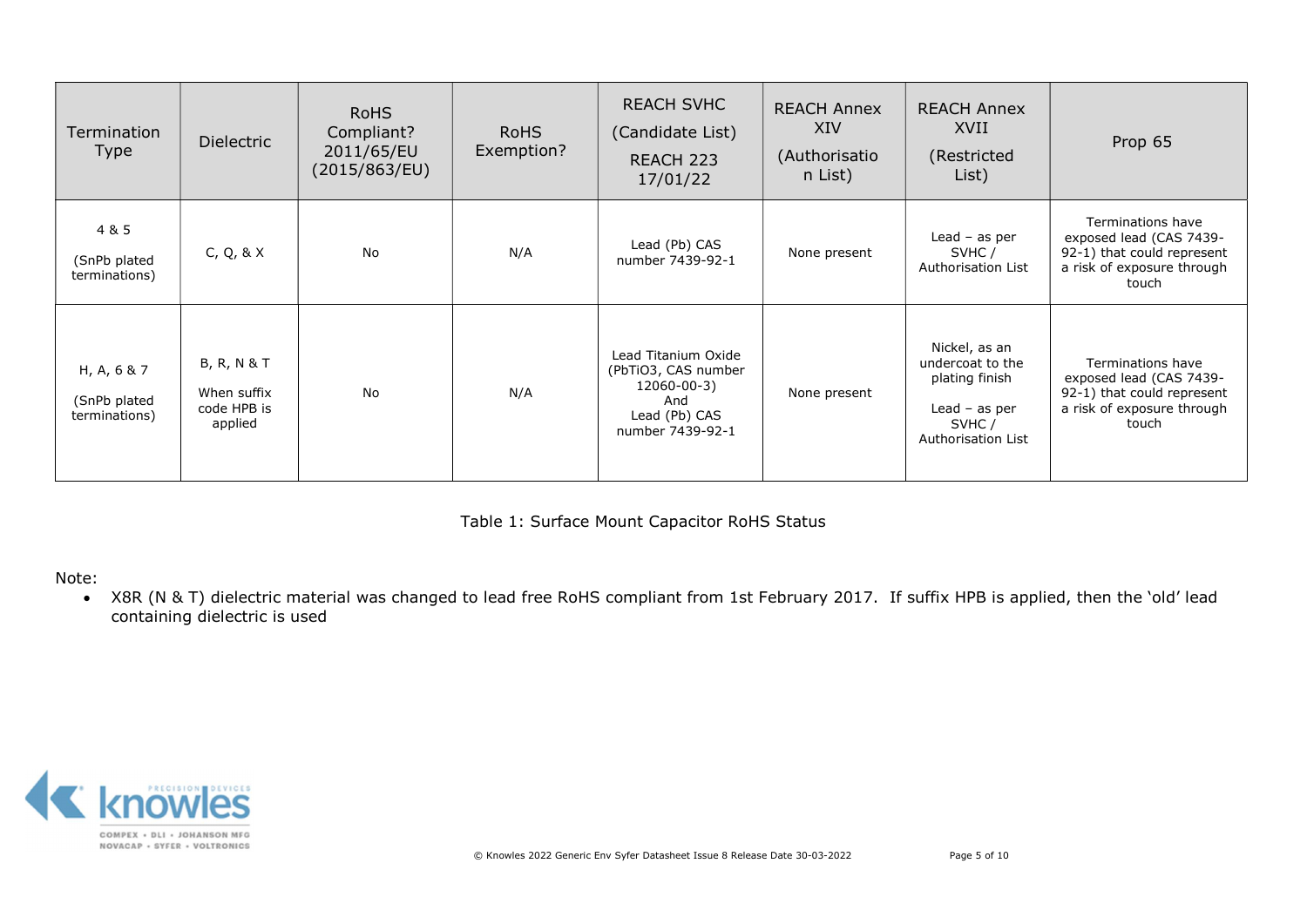## Radial Leaded Capacitor Status

| 8111M                                                                                                                                                          | 100                                                                                                                                                                                                                                                                                                                                                 | 0102                                                                                                                                                                                                                                                                                                       | J                                                                                                                                                                                              | C                                                                                                      | $\Box \Box \Box$                                                                      | $\Box \Box \Box$                                                                                                                                                                                     |
|----------------------------------------------------------------------------------------------------------------------------------------------------------------|-----------------------------------------------------------------------------------------------------------------------------------------------------------------------------------------------------------------------------------------------------------------------------------------------------------------------------------------------------|------------------------------------------------------------------------------------------------------------------------------------------------------------------------------------------------------------------------------------------------------------------------------------------------------------|------------------------------------------------------------------------------------------------------------------------------------------------------------------------------------------------|--------------------------------------------------------------------------------------------------------|---------------------------------------------------------------------------------------|------------------------------------------------------------------------------------------------------------------------------------------------------------------------------------------------------|
| <b>Chip Size</b>                                                                                                                                               | Voltage d.c.<br>(unless stated)                                                                                                                                                                                                                                                                                                                     | <b>Capacitance in Pico</b><br>farads (pF)                                                                                                                                                                                                                                                                  | Capacitance<br><b>Tolerance</b>                                                                                                                                                                | <b>Dielectric</b>                                                                                      | <b>Suffix Code</b>                                                                    | <b>Suffix Code</b>                                                                                                                                                                                   |
| 8111M<br>8111N<br>8121M<br>8121N<br>8121T<br>8131M<br>8131T<br>8141M<br>8151M<br>8161M<br>8165M<br>8171M<br>81112<br>81113<br>81212<br>81213<br>81312<br>81313 | $010 = 10V$<br>$016 = 16V$<br>$025 = 25V$<br>$050 = 50V$<br>$063 = 63V$<br>$100 = 100V$<br>$200 = 200V$<br>$250 = 250V$<br>$500 = 500V$<br>$630 = 630V$<br>$1KO = 1kV$<br>$1K2 = 1.2kV$<br>$1K5 = 1.5kV$<br>$2KO = 2kV$<br>$2K5 = 2.5kV$<br>$3K0 = 3kV$<br>$4K0 = 4kV$<br>$5K0 = 5kV$<br>$6K0 = 6kV$<br>$8K0 = 8kV$<br>$10K = 10kV$<br>$12K = 12Kv$ | $<$ 10pF<br>Insert a P for the decimal<br>point as the second<br>character.<br>e.g., $8P20 = 8.2pF$<br>$\geq 10pF$<br>First digit is 0.<br>Second and third digits<br>are significant figures of<br>capacitance code.<br>The fourth digit is the<br>number of zeros<br>following.<br>e.g., $0101 = 100$ pF | $<$ 10pF<br>$D: \pm 0.5pF$<br>$F: \pm 1.0pF$<br>$\geq 10pF$<br>$F: \pm 1\%$<br>$G: \pm 2\%$<br>$J: \pm 5\%$<br>$K: \pm 10\%$<br>$M: \pm 20\%$<br>$\geq$ 27pF<br>$G: \pm 2\%$<br>(C0G/NP0 only) | $C = COG/NPO$<br>(1B/CG; CG/BP)<br>$X = X7R (2R1)$<br>To special order<br>$R = 2C1/BZ$<br>$B = 2X1/BX$ | Used for specific<br>customer<br>requirements<br>and/or bandolier<br>packing variants | C42 denotes RoHS compliant<br>A31 or A97 denote non-<br>RoHS tin/lead wires.<br>Suffix A97 for 8111 to 8141<br>Suffix A31 for 8151 to 8171<br>May also be used for specific<br>customer requirements |

# Ribbon Leaded Capacitor Status

| 4040B                            | <b>7K0</b>                                                                                                                                                                                                                                                                                                                                          | 0470                                                                                                                                                                                                                                                                                                          | J                                                                                                                                                                                 | Q                 | B               | <b>RW221</b>                                                                                                                                                                      |
|----------------------------------|-----------------------------------------------------------------------------------------------------------------------------------------------------------------------------------------------------------------------------------------------------------------------------------------------------------------------------------------------------|---------------------------------------------------------------------------------------------------------------------------------------------------------------------------------------------------------------------------------------------------------------------------------------------------------------|-----------------------------------------------------------------------------------------------------------------------------------------------------------------------------------|-------------------|-----------------|-----------------------------------------------------------------------------------------------------------------------------------------------------------------------------------|
| <b>Chip Size</b>                 | Voltage d.c.<br>(unless stated)                                                                                                                                                                                                                                                                                                                     | <b>Capacitance in Pico</b><br>farads (pF)                                                                                                                                                                                                                                                                     | Capacitance<br><b>Tolerance</b>                                                                                                                                                   | <b>Dielectric</b> | <b>Packing</b>  | <b>Suffix Code</b>                                                                                                                                                                |
| 2225B<br>2225V<br>4040B<br>4040V | $010 = 10V$<br>$016 = 16V$<br>$025 = 25V$<br>$050 = 50V$<br>$063 = 63V$<br>$100 = 100V$<br>$200 = 200V$<br>$250 = 250V$<br>$500 = 500V$<br>$630 = 630V$<br>$1KO = 1kV$<br>$1K2 = 1.2kV$<br>$1K5 = 1.5kV$<br>$2KO = 2kV$<br>$2K5 = 2.5kV$<br>$3K0 = 3kV$<br>$4KO = 4kV$<br>$5K0 = 5kV$<br>$6K0 = 6kV$<br>$8K0 = 8kV$<br>$10K = 10kV$<br>$12K = 12Kv$ | $<$ 10 $pF$<br>Insert a P for the decimal<br>point as the second<br>character.<br>e.g., $8P20 = 8.2pF$<br>$\geq$ 10pF<br>First digit is 0.<br>Second and third digits<br>are significant figures of<br>capacitance code.<br>The fourth digit is the<br>number of zeros<br>following.<br>e.g., $0101 = 100$ pF | $10pF$<br>$B: \pm 0.10pF$<br>$C: \pm 0.25pF$<br>$D: \pm 0.5pF$<br>$F: \pm 1.0pF$<br>$\geq 10pF$<br>$F: \pm 1\%$<br>$G: \pm 2\%$<br>$J: \pm 5\%$<br>$K: \pm 10\%$<br>$M: \pm 20\%$ | $Q = High Q$      | $B = Bulk Pack$ | $RW001 = Ribbon$ Leaded<br>$RW221 = Non Magnetic$<br>Ribbon Leaded<br>$RW211 = Non Magnetic$<br><b>Leaded Marked</b><br>May also be used for<br>specific customer<br>requirements |

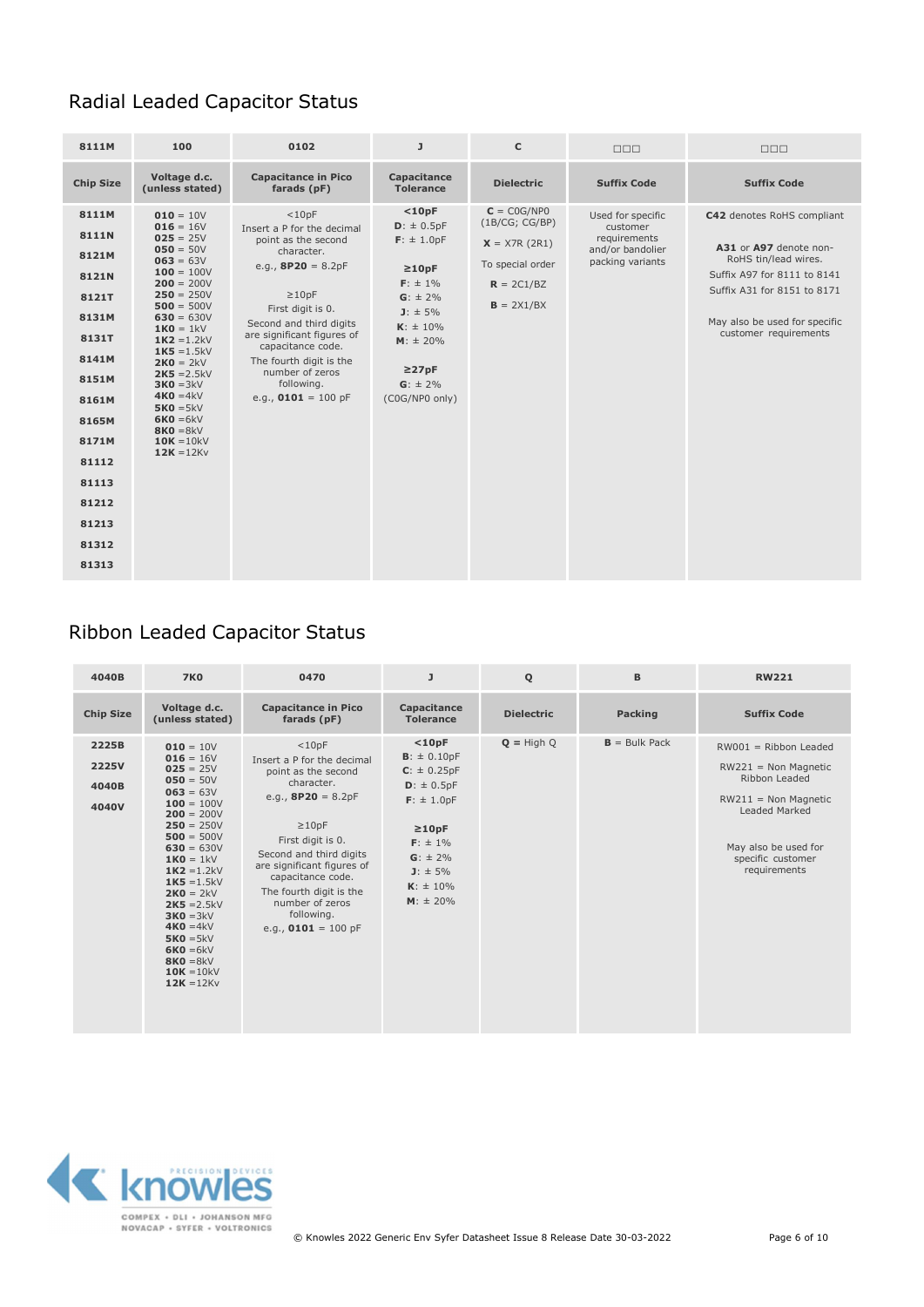| Suffix Code     | <b>Dielectric</b> | RoHS Compliant?<br>2011/65/EU<br>(2015/863/EU) | <b>RoHS</b><br>Exemption? | <b>REACH SVHC</b><br>(Candidate)<br>List)<br>REACH223<br>17/01/22 | <b>REACH</b><br>Annex XIV<br>(Authorisation<br>List) | <b>REACH</b><br>Annex XVII<br>(Restricted<br>List) | Prop 65                                                                                                           |
|-----------------|-------------------|------------------------------------------------|---------------------------|-------------------------------------------------------------------|------------------------------------------------------|----------------------------------------------------|-------------------------------------------------------------------------------------------------------------------|
| C42             | C & X             | Yes<br>(Since 1 <sup>st</sup> October 2012)    | None applied              | None present                                                      | None present                                         | None present                                       | No risk of exposure                                                                                               |
| C <sub>42</sub> | <b>B&amp;R</b>    | Yes<br>(Since 1st February 2017                | None applied              | None present                                                      | None present                                         | None present                                       | No risk of exposure                                                                                               |
| A31 & A97       | C&X               | No                                             | N/A                       | Lead (Pb) CAS<br>number 7439-92-1                                 | None present                                         | Lead $-$ as per<br>SVHC/<br>Authorisation<br>List  | Terminations have<br>exposed lead (CAS 7439-<br>92-1) that could<br>represent a risk of<br>exposure through touch |

Table 2: Radial Capacitor Status

#### Notes:

BX & RX (B & R) dielectric material was changed to lead free RoHS compliant from 1st February 2017

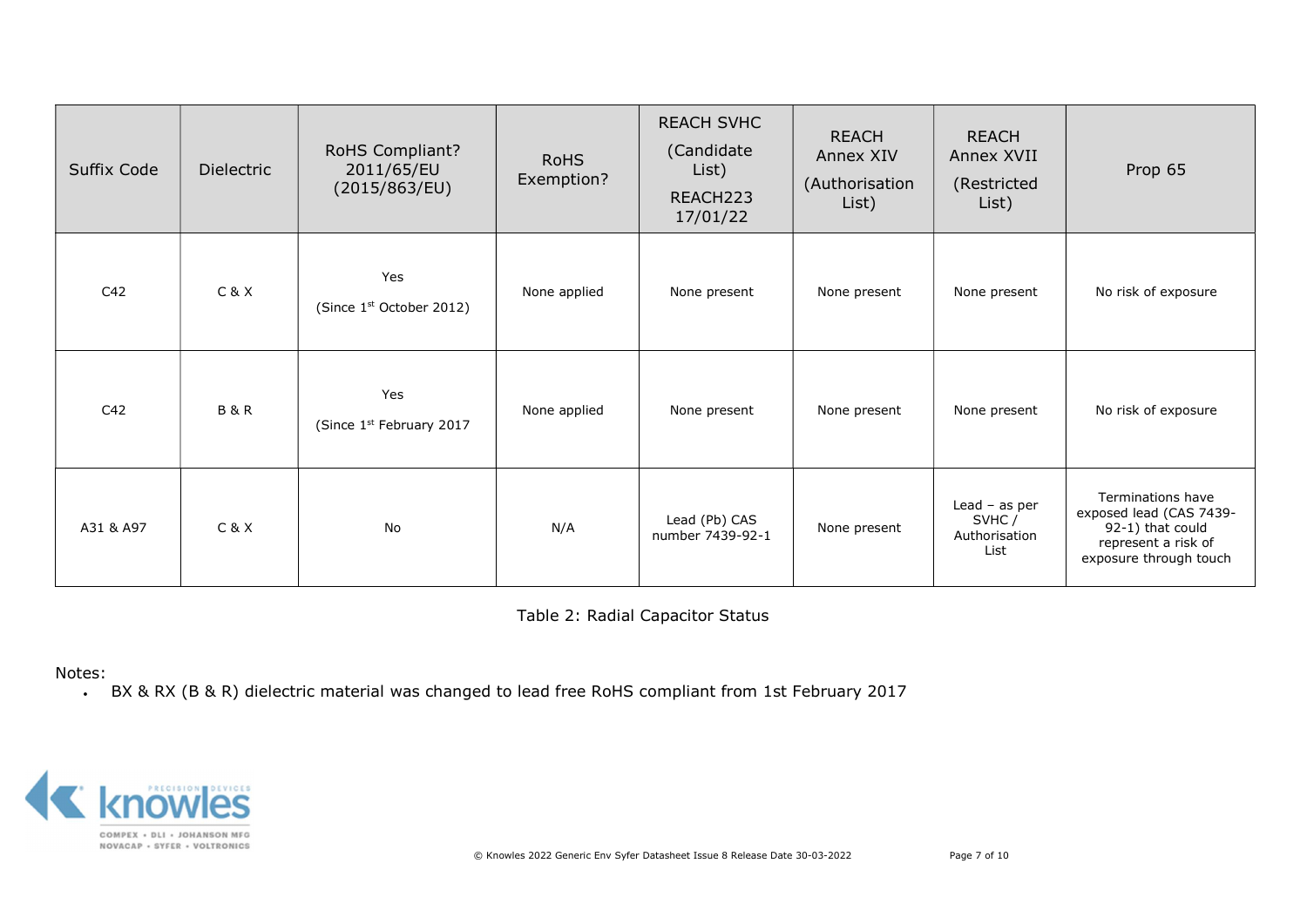| Termination<br>Code | <b>Dielectric</b> | <b>RoHS Compliant?</b><br>2011/65/EU<br>(2015/863/EU) | <b>RoHS</b><br>Exemption?       | <b>REACH SVHC</b><br>(Candidate)<br>List)<br>REACH 223<br>17/01/22 | <b>REACH</b><br>Annex XIV<br>(Authorisation<br>List) | <b>REACH</b><br>Annex XVII<br>(Restricted<br>List) | Prop 65                                                                                                           |
|---------------------|-------------------|-------------------------------------------------------|---------------------------------|--------------------------------------------------------------------|------------------------------------------------------|----------------------------------------------------|-------------------------------------------------------------------------------------------------------------------|
| B                   | Q                 | Yes<br>(Since 1 <sup>st</sup> October 2012)           | Compliant -<br>exemption $7(a)$ | Lead (Pb) CAS<br>number 7439-92-1                                  | None present                                         | Lead $-$ as per<br>SVHC/<br>Authorisation<br>List  | Terminations have<br>exposed lead (CAS 7439-<br>92-1) that could<br>represent a risk of<br>exposure through touch |
| $\vee$              | Q                 | Yes<br>(Since $1st$ October 2012)                     | Compliant -<br>exemption $7(a)$ | Lead (Pb) CAS<br>number 7439-92-1                                  | None present                                         | Lead $-$ as per<br>SVHC/<br>Authorisation<br>List  | No risk of exposure                                                                                               |

Table 3: Ribbon Lead Capacitor Status

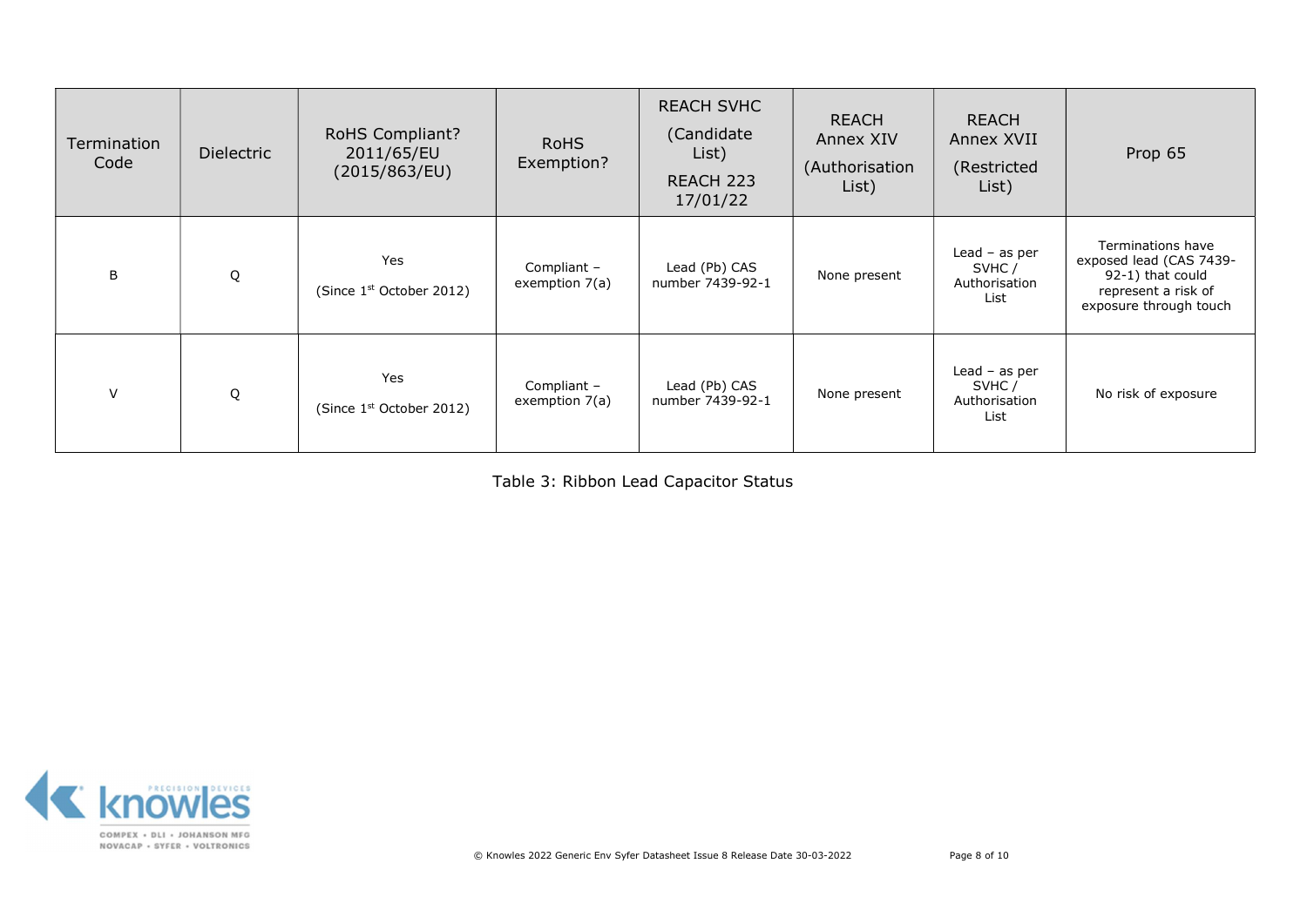### Filter Component RoHS Status

If part number has a suffix code other than listed below, then refer to factory.

| <b>Filter Series</b><br>/ Suffix<br>Code | <b>Dielectric</b>         | RoHS Compliant?<br>2011/65/EU<br>(2015/863/EU) | <b>RoHS</b><br>Exemption? | <b>REACH SVHC</b><br>(Candidate List)<br>REACH 223<br>17/01/22 | <b>REACH</b><br>Annex XIV<br>(Authorisation<br>List) | <b>REACH</b><br>Annex<br><b>XVII</b><br>(Restricted<br>List)                       | Prop 65                                                                                                           |
|------------------------------------------|---------------------------|------------------------------------------------|---------------------------|----------------------------------------------------------------|------------------------------------------------------|------------------------------------------------------------------------------------|-------------------------------------------------------------------------------------------------------------------|
| $SB**$                                   | C&X                       | Yes                                            | None applied              | None present                                                   | None present                                         | Nickel, as an<br>undercoat to<br>the plating<br>finish                             | No risk of exposure                                                                                               |
| $SB**$<br>Suffix /0107                   | $\boldsymbol{\mathsf{X}}$ | <b>No</b>                                      | N/A                       | Lead (Pb) CAS<br>number 7439-92-1                              | None present                                         | Nickel, as an<br>undercoat to<br>the plating<br>finish                             | Terminations have<br>exposed lead (CAS 7439-<br>92-1) that could<br>represent a risk of<br>exposure through touch |
| SFS* Solder-in<br>Panel Mount            | C&X                       | Yes                                            | Exemption 24              | Lead (Pb) CAS<br>number 7439-92-1                              | None present                                         | Nickel, as an<br>undercoat to<br>the plating<br>finish                             | No risk of exposure                                                                                               |
| SF** Bolt-in<br>Panel Mount              | C&X                       | Yes                                            | Exemptions 6(C)<br>& 24   | Lead (Pb) CAS<br>number 7439-92-1                              | None present                                         | Nickel, as an<br>undercoat to<br>the plating<br>finish of<br>internal<br>component | No risk of exposure                                                                                               |